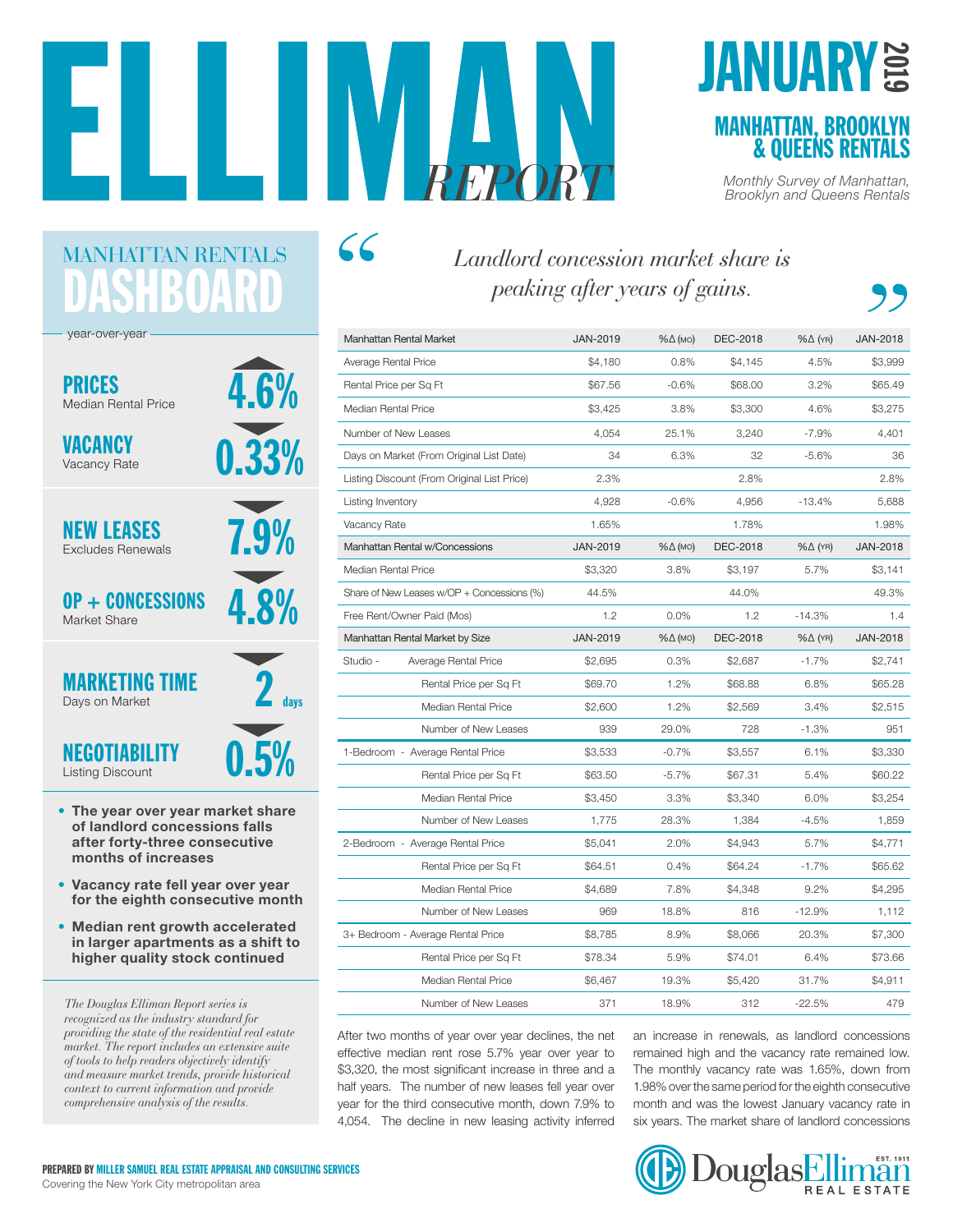## JANUARY-2019

covered 44.5% of all leasing, down from 49.3% a year ago. This decline was the first after forty-three consecutive months of year over year increases. The median rental price of non-doorman apartments showed more price strength than the median rental price for doorman apartments for the first time in six months. New development rentals accounted for 7.1% of new leases, the sixth consecutive month of annual increases in market share. New development leases jumped 31.2% year over year to 286, helping press aggregate rental price trends higher.

## PROPERTY TYPE

- Non-doorman median rent outperformed non-doorman median rent for the first time in six months
- Existing median rent rose faster than new development median rent year over year

## BY PRICE

- Median rent for all price categories increased year over year
- Median rent rose year over year for the second time in three months
- The entry threshold increased in line with luxury price trend indicators

## BY LOCATION

#### DOWNTOWN

- Median rental moved higher
- Vacancy rate declined

#### EAST SIDE

- Number of new leases declined
- Vacancy rate fell

#### WEST SIDE

- Median rental price rose
- Number of new leases slipped

#### UPTOWN

- Median rental price edged higher
- Number of new leases fell sharply



| Feb-16<br>Vlar-16<br>ים את היה מה היה להורים להורים להורים להורים להורים להורים להורים להורים להורים להורים להורים להורים להורים לה<br>או לא היה להורים להורים להורים להורים להורים להורים להורים להורים להורים להורים להורים להורים להורים להורים לה<br>$Jan-16$<br>\$3,100 |                 |                    |                 |                    | $Jan-19$<br>$\Omega$ |
|------------------------------------------------------------------------------------------------------------------------------------------------------------------------------------------------------------------------------------------------------------------------------|-----------------|--------------------|-----------------|--------------------|----------------------|
|                                                                                                                                                                                                                                                                              |                 |                    |                 |                    |                      |
|                                                                                                                                                                                                                                                                              |                 |                    |                 |                    |                      |
| Manhattan Rental Market By Property Type                                                                                                                                                                                                                                     | <b>JAN-2019</b> | $% \triangle (MO)$ | <b>DEC-2018</b> | $% \triangle (YR)$ | <b>JAN-2018</b>      |
| Doorman Median Rental Price                                                                                                                                                                                                                                                  | \$3.895         | 0.6%               | \$3,870         | 2.5%               | \$3,800              |
| Non-Doorman Median Rental Price                                                                                                                                                                                                                                              | \$2,850         | 5.6%               | \$2,700         | 5.6%               | \$2,700              |
| Loft Median Rental Price                                                                                                                                                                                                                                                     | \$5.750         | $-17.3%$           | \$6.950         | 15.0%              | \$5,000              |
| New Development Median Rental Price                                                                                                                                                                                                                                          | \$4,771         | $-0.5%$            | \$4.794         | 0.4%               | \$4.750              |

| Manhattan Rental Market By Price                  | <b>JAN-2019</b> | %∆ (мо) DEC-2018 |          | $% \triangle (YR)$ | JAN-2018 |
|---------------------------------------------------|-----------------|------------------|----------|--------------------|----------|
| Luxury (Top 10%) - Average Rental Price           | \$10.871        | $-3.3\%$         | \$11,238 | 4.2%               | \$10,432 |
| Luxury (Top 10%) - Rental Price per Sq Ft         | \$81.28         | $-4.9%$          | \$85.47  | 2.0%               | \$79.68  |
| Luxury (Top 10%) - Median Rental Price            | \$8,600         | 1.2%             | \$8,500  | 7.5%               | \$8,000  |
| Luxury (Top 10%) - Number of New Leases           | 408             | 22.5%            | 333      | $-7.9%$            | 443      |
| Luxury (Top 10%) - Entry Threshold                | \$6,500         | 0.1%             | \$6.495  | 4.4%               | \$6,224  |
| Upper Tier (30% below Luxury) - Med. Rental Price | \$4.585         | 2.0%             | \$4,495  | 5.4%               | \$4,350  |
| Mid Tier (2nd 30%) - Median Rental Price          | \$3.286         | 4.7%             | \$3.138  | 6.0%               | \$3.100  |
| Entry Tier (1st 30%) - Median Rental Price        | \$2.325         | 4.8%             | \$2,218  | 5.7%               | \$2,200  |
|                                                   |                 |                  |          |                    |          |

| Downtown Market Matrix      | JAN-2019        | $% \triangle (MO)$ | <b>DEC-2018</b> | $% \triangle (YR)$ | <b>JAN-2018</b> |
|-----------------------------|-----------------|--------------------|-----------------|--------------------|-----------------|
| Median Rental Price         | \$3,757         | 0.2%               | \$3,750         | 4.0%               | \$3,613         |
| Number of New Leases        | 1,686           | 30.6%              | 1,291           | $-3.7%$            | 1,750           |
| Vacancy Rate                | 1.66%           |                    | 1.75%           |                    | 1.87%           |
|                             |                 |                    |                 |                    |                 |
| East Side Market Matrix     | JAN-2019        | $% \triangle (MO)$ | <b>DEC-2018</b> | $% \triangle (YR)$ | <b>JAN-2018</b> |
| Median Rental Price         | \$3,278         | $-2.1%$            | \$3,350         | $-0.5%$            | \$3,295         |
| Number of New Leases        | 1,043           | 29.9%              | 803             | $-4.3%$            | 1,090           |
| Vacancy Rate                | 0.99%           |                    | 1.26%           |                    | 1.42%           |
|                             |                 |                    |                 |                    |                 |
| West Side Market Matrix     | <b>JAN-2019</b> | $% \triangle (MO)$ | <b>DEC-2018</b> | $% \triangle (YR)$ | <b>JAN-2018</b> |
| Median Rental Price         | \$3,469         | 7.1%               | \$3,240         | 2.0%               | \$3,400         |
| Number of New Leases        | 932             | 29.3%              | 721             | $-0.6%$            | 938             |
| Vacancy Rate                | 1.89%           |                    | 1.76%           |                    | 2.55%           |
|                             |                 |                    |                 |                    |                 |
| <b>Uptown Market Matrix</b> | <b>JAN-2019</b> | $% \triangle (MO)$ | <b>DEC-2018</b> | $% \triangle (YR)$ | <b>JAN-2018</b> |
| Median Rental Price         | \$2,275         | 3.5%               | \$2,199         | 3.4%               | \$2,200         |
| Number of New Leases        | 393             | $-7.5%$            | 425             | $-36.9%$           | 623             |
| Vacancy Rate                | 2.39%           |                    | 2.75%           |                    | 2.39%           |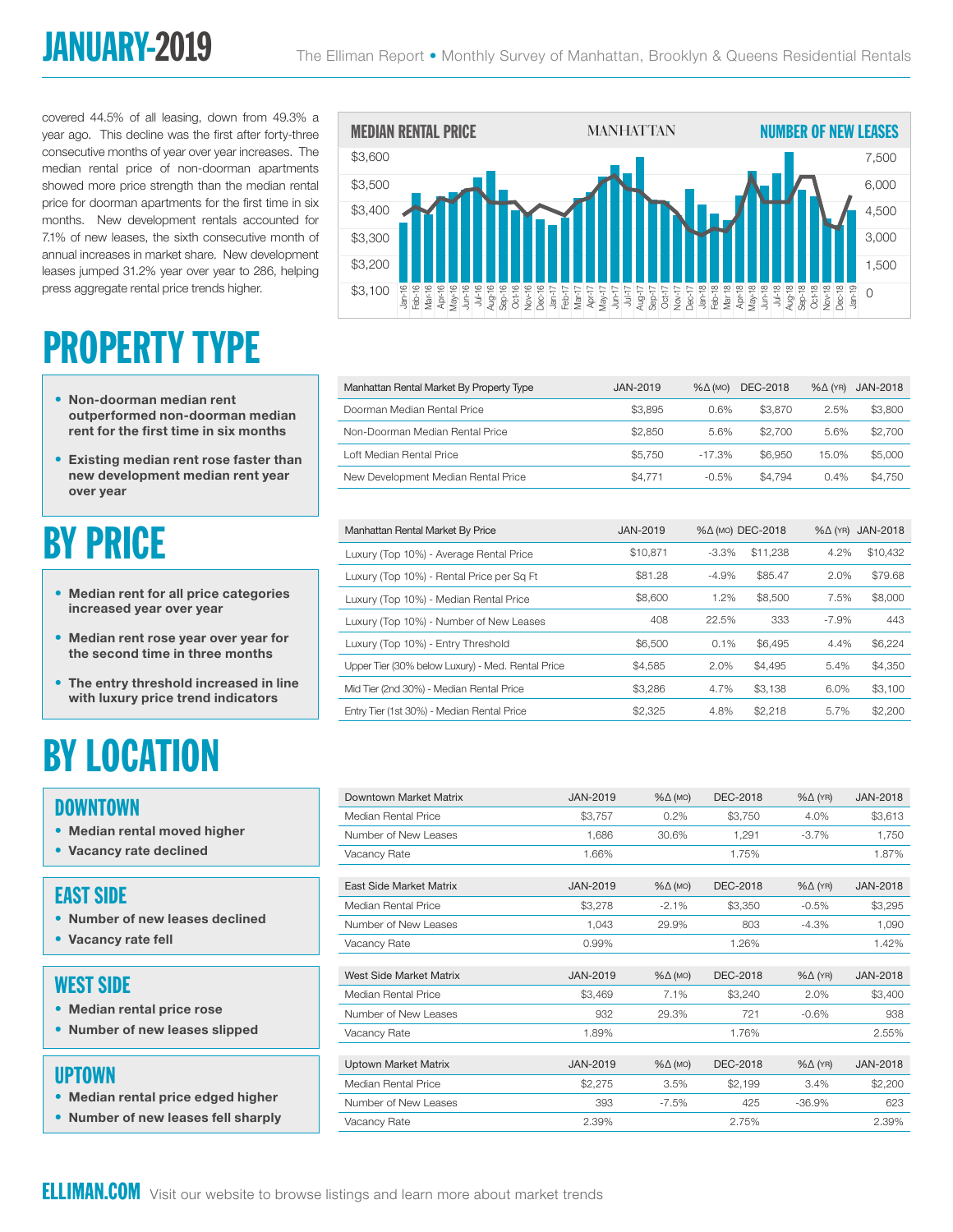## **73** BROOKLYN RENTALS

3.0% 5.5% 2.3% 0.5% 0.3%  $\frac{1}{4}$  days PRICES Median Rental Price NEW LEASES Excludes Renewals MARKETING TIME Days on Market INVENTORY Total Inventory OP + CONCESSIONS Market Share NEGOTIABILITY year-over-year

• Market share of concessions declined year over year after nearly three years of increases

Listing Discount

- Market share of 1-bedroom rentals was the only segment to see a rise
- Median rent growth was most robust in smaller apartments

The market share of new development rentals, comprising 20.3% of total rentals, rose 1.7% from the same period last year. With one out of five new leases occurring in higher priced new development offerings, rental price trends have been skewing higher during the latter part of last year. Although the nearly three-year streak of rising concessions came to an end this month, 47% of all rentals had some form of concession provided by landlords with a 68.7% market share for new development and a 41.1% market share for existing rentals. There was a 3% year over year increase in median face rent to \$832, and a 2.7% rise in median net effective rent to \$2,708, that nets out free rent and brokerage commissions. Median face rent for new development was \$3,260, 20.7% higher than existing median face rent of \$2,700 and higher than the 17.1% difference in the same period a year ago. This rising spread reflects the shift in the mix due to the introduction of higher quality housing stock.

 $\mathcal{L}\mathcal{L}$ 

*The market share of landlord concessions declined year over year, after thirty-five consecutive months of increases.*

| Brooklyn Rental Market                      | <b>JAN-2019</b> | %∆ (мо)            | DEC-2018                    | %∆ (YR)            | <b>JAN-2018</b> |  |
|---------------------------------------------|-----------------|--------------------|-----------------------------|--------------------|-----------------|--|
| Average Rental Price                        | \$3,125         | 0.4%               | \$3,113                     | 0.8%               | \$3,099         |  |
| Rental Price per Sq Ft                      | \$43.79         | $-2.4%$            | \$44.88                     | 6.9%               | \$40.95         |  |
| Median Rental Price                         | \$2,832         | 3.4%               | \$2,738                     | 3.0%               | \$2,750         |  |
| Number of New Leases                        | 1,150           | 25.7%              | 915                         | 5.5%               | 1,090           |  |
| Days on Market (From Original List Date)    | 31              | $0.0\%$            | 31                          | $-11.4%$           | 35              |  |
| Listing Discount (From Original List Price) | 2.1%            |                    | 2.1%                        |                    | 1.8%            |  |
| Listing Inventory                           | 1,889           | $-4.2%$            | 1,971                       | $-2.3%$            | 1,933           |  |
| <b>Brooklyn Rental w/Concessions</b>        | JAN-2019        | $% \triangle (MO)$ | DEC-2018                    | %∆ (YR)            | JAN-2018        |  |
| Median Rental Price                         | \$2,708         | 3.0%               | \$2,628                     | 2.7%               | \$2,636         |  |
| Share of New Leases w/OP + Concessions (%)  | 47.0%           |                    | 49.2%                       |                    | 47.5%           |  |
| Free Rent/Owner Paid (Mos)                  | 1.6             | 14.3%              | 1.4                         | 6.7%               | 1.5             |  |
| Brooklyn Rental Market by Size              | JAN-2019        | %∆ (мо)            | DEC-2018                    | $% \triangle (YR)$ | JAN-2018        |  |
| Studio -<br>Average Rental Price            | \$2,481         | $-5.0%$            | \$2,611                     | 2.9%               | \$2,410         |  |
| Rental Price per Sq Ft                      | \$52.89         | 7.2%               | \$49.33                     | 41.6%              | \$37.34         |  |
| <b>Median Rental Price</b>                  | \$2,500         | 3.8%               | \$2,409                     | 8.7%               | \$2,300         |  |
| Number of New Leases                        | 139             | 10.3%              | 126                         | $-12.0%$           | 158             |  |
| 1-Bedroom - Average Rental Price            | \$2,822         | 5.7%               | \$2,671                     | 7.3%               | \$2,631         |  |
| Rental Price per Sq Ft                      | \$47.52         | 4.0%               | \$45.71                     | 4.0%               | \$45.71         |  |
| Median Rental Price                         | \$2,800         | 5.7%               | \$2,650                     | 5.7%               | \$2,650         |  |
| Number of New Leases                        | 495             | 40.6%              | 352                         | 18.7%              | 417             |  |
| 2-Bedroom - Average Rental Price            | \$3,316         | $-3.5%$            | \$3,437                     | 0.3%               | \$3,307         |  |
| Rental Price per Sq Ft                      | \$43.72         | $-5.3%$            | \$46.16                     | 10.7%              | \$39.48         |  |
| Median Rental Price                         | \$3,000         | 0.4%               | \$2,988                     | $0.0\%$            | \$3,000         |  |
| Number of New Leases                        | 371             | 21.2%              | 306                         | 1.9%               | 364             |  |
| 3+ Bedroom - Average Rental Price           | \$4,285         | 6.4%               | \$4,028                     | $-7.0\%$           | \$4,608         |  |
| Rental Price per Sq Ft                      | \$36.42         | $-8.5%$            | \$39.80                     | $-5.1%$            | \$38.38         |  |
| Median Rental Price                         | \$3,700         | 2.9%               | \$3,595                     | 2.9%               | \$3,595         |  |
| Number of New Leases                        | 145             | 10.7%              | 131                         | $-4.0%$            | 151             |  |
| Brooklyn Rental Market by Type              |                 |                    |                             |                    |                 |  |
| Luxury (Top 10%) - Median Rental Price      | \$5,459         | $-5.2%$            | \$5,760                     | 0.5%               | \$5,434         |  |
| <b>Luxury (Top 10%)</b> - Entry Threshold   | \$4,500         | $-4.2%$            | \$4,695                     | $-4.0%$            | \$4,688         |  |
| New Development - Median Rental Price       | \$3,260         | $-2.1%$            | \$3,329                     | 5.1%               | \$3,103         |  |
| <b>MEDIAN RENTAL PRICE</b>                  | BROOKLYN        |                    | <b>NUMBER OF NEW LEASES</b> |                    |                 |  |



Visit our website to browse listings and learn more about market trends **ELLIMAN.COM**